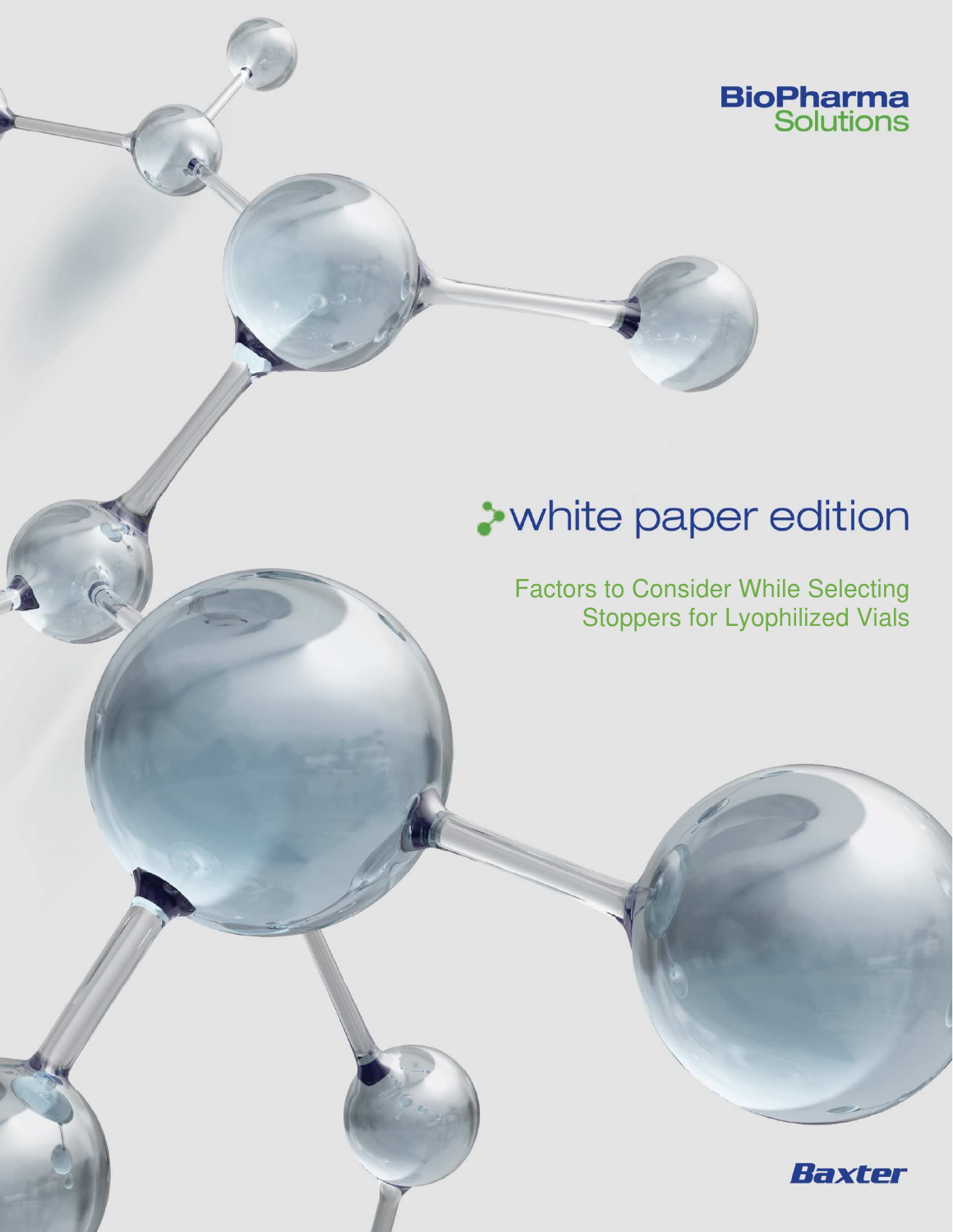

# **Factors to Consider While Selecting Stoppers for Lyophilized Vials**

## **Introduction**

Lyophilization is commonly employed for parenteral drugs that have poor stability in solution. In addition to formulation and process development, a robust container closure (c/c) system is crucial for a successful lyophilized product.

Pharmaceutical rubber closures are an important component to maintain the integrity of the drug product. They act as a barrier against moisture, air, oxygen etc. Stoppers are partially placed on vials prior to transferring to the lyophilizer and the vials are completely stoppered at the end of the cycle at a pre-determined vacuum level. The vials are removed from the lyophilizer, capped, and sealed to ensure sterility.

Stoppers are vented and fall into 3 categories: single vented (igloo), dual vented, or 3-legged configurations (Figure 1).



**Figure 1.** IGLOO, 2-legged, and 3-legged Stoppers (20 mm)

The stopper design has no impact on the resistance of flow of water vapor during primary drying, but the IGLOO stoppers are preferred due to their ease of handling and good machinability since they tend to interlock less.

Parenteral stoppers are made of either natural or synthetic rubber. Natural rubber has good physical strength and withstands multiple stresses, but they are implicated in latex sensitivity. Butyl rubbers, made of copolymers of isobutylene with isoprene or butadiene, are the most commonly used elastomer due to their resistance to chemical attacks and aging. They have low permeability to air and moisture. Nitrile rubbers are oil and heat resistant but leaching of components of the formulation is significant. Chloroprene rubbers are similar in properties to butyl rubber but are more expensive. Silicone rubber is heat resistant up to 2500 °C but the process of siliconization comes with the risk of extractables and leachables contaminating the drug product. Siliconized stoppers also tend to stick to the freeze dryer shelf (Figure 2). The degree of stoppers sticking to the shelf is dependent on the compression force of the stoppering ram and the duration of compression.

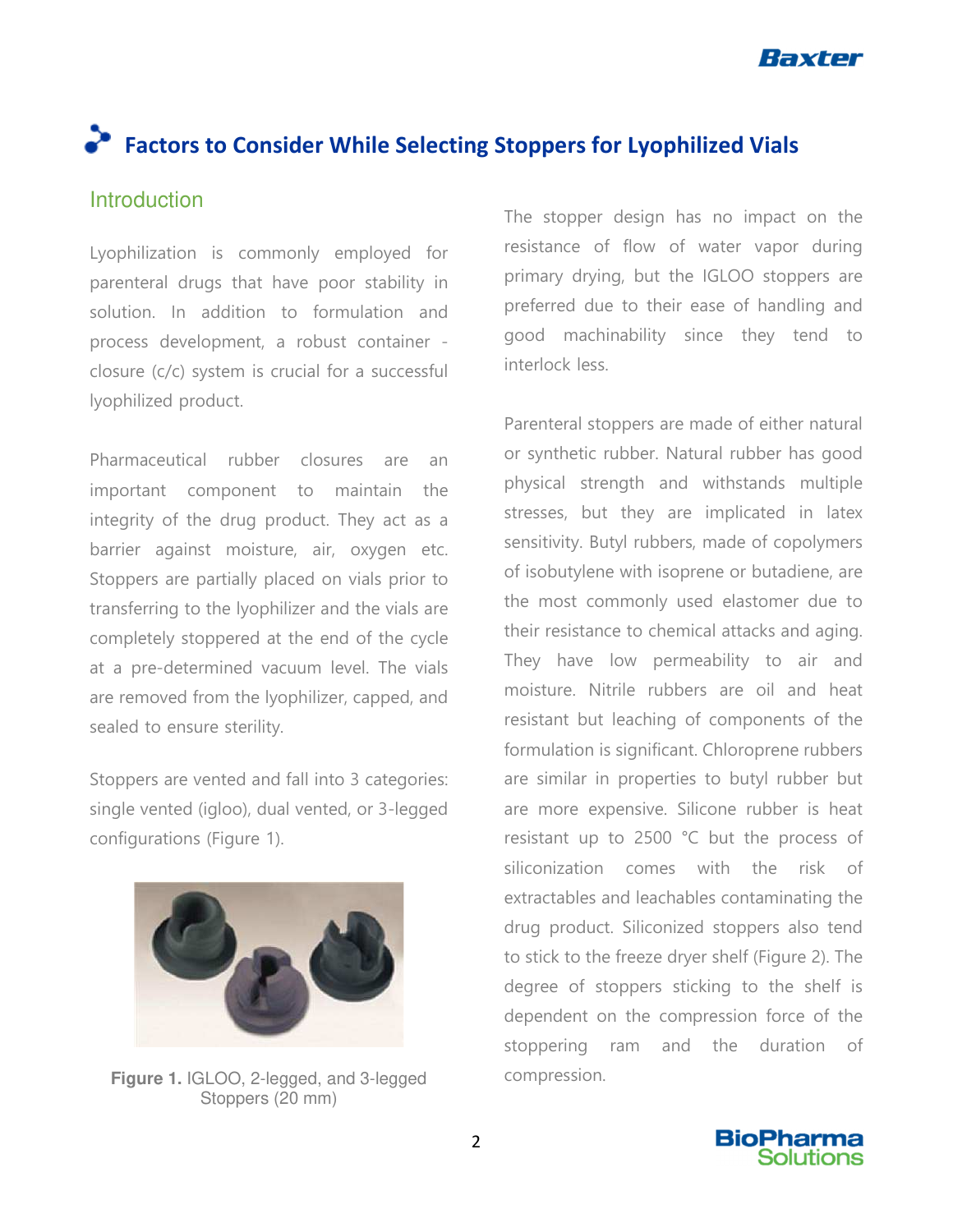



**Figure 2.** Sticking of Stoppers to Dryer **Shelves** 

Several ingredients are added to the rubber formulation during the manufacturing of stoppers. In addition to the elastomers described above, a curing agent is typically used that gives rubber its shape, elasticity, and resiliency. An antioxidant, such as phenol, is used to resist aging. Filler, pigments, accelerators, and plasticizers are also added. Once manufactured, the closures are rinsed with Water for Injection and depyrogenated.

Container closures are sterilized either by steam sterilization in an autoclave or by gamma irradiation using cobalt 60. The former method is more commonly used in the industry because it is less harsh. Stoppers are washed, rinsed, and heated to 121 °C in an autoclave for a maximum of 60 min followed by drying at 105 °C for up to 8 hours.

If siliconization is required for lubrication, it is performed after the washing process and prior to sterilization. A predetermined amount of silicone is added to the stopper washer during

the wash cycle (Reference 1). Caution must be taken so that the right amount of silicone oil is applied. Over siliconization may result in adverse reaction with the product producing a hazy appearance. Under siliconization may result in stoppers clumping together (Figure 3).



**Figure 3.** Interlocking of Stoppers

To eliminate the need for siliconization, stoppers are coated with a film of tetrafluorethylene and ethylene (called FLUOROTEC) or polyethylene and tetrafluroethylene (called OMNIFLEX) (Reference 1). Several rubber formulations commonly used and currently available are summarized in (Table I).

Stoppers may be purchased directly from the manufacturer ready to use. These stoppers are already washed, siliconized, depyrogenated, and sterilized. Stoppers can also be purchased ready to sterilize that will require sterilization at the manufacturing facility.

One of the drawbacks of the stopper sterilization procedure is that the residual

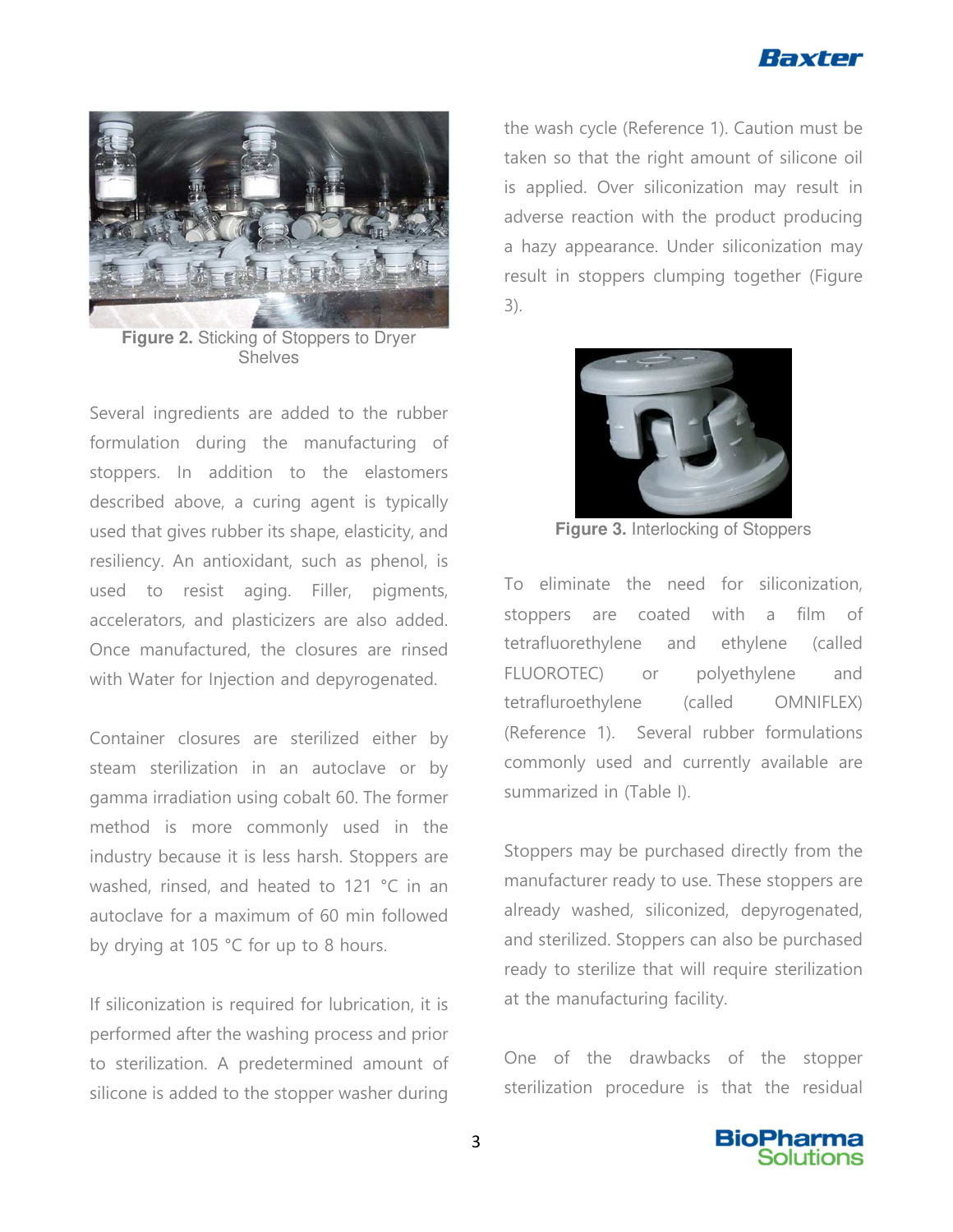

moisture contents of stoppers increase during autoclaving and decrease during drying. The actual amount of water that a stopper retains, after sterilization, depends on the elastomer formulation and the drying time. During storage, this residual moisture can transfer from the stopper to the lyophilized cake. In some cases, storage humidity can permeate through stoppers into the freeze-dried solids. Consequently, it is important to follow appropriate sterilization protocol for stoppers so that moisture transmission is minimized.

The chemical composition of rubber closure formulations can play a role in determining the water retention capacity and the permeating ability. Vromans and Laarhoven evaluated the water absorption capacity of rubber closures and determined that rubbers with a low permeability took up significant amounts of water during sterilization (Reference 2).

Donovan et. al. investigated the effect of processing during sterilization on the moisture content of two commercially available 13-mm lyophilization stoppers (Reference 3). They concluded that the high moisture stoppers (HM, WEST 1816 V-36, bromobutyl) absorbed more water than the low moisture stoppers (LM, DAIKYO D777-1 V2-F195W butyl), hence the former required more drying time to achieve the same level of residual moisture content as that of the LM stoppers.

A more exhaustive evaluation of the effect of drying and moisture permeability on the increase in moisture content of lyophilized solids was conducted by Sasaki et. al. (Reference 4). They compared two different elastomeric stoppers (HM/D713 and LM/D777), using a formulation containing a protein drug and mannitol among other components. The formulation was lyophilized and placed on storage at 30 °C under varying humidity conditions: 0%, 65%, and 97%. The stoppers evaluated for the study were autoclaved at 121 °C for 20 minutes and dried at 80 °C for 2 or 24 hours.

They observed that the increase in the residual moisture content during the early stage of storage (0 to 93 days) was higher for the HM stopper fitted vials than for the LM stopper fitted vials. They attributed this increase to transfer of moisture from the closure to the freeze-dried solid and it correlated directly with the moisture absorbing ability of the stopper formulation. The LM stoppers have less moisture absorbing ability than the HM stoppers. The authors were able to control the moisture uptake by adequate drying of the stoppers during sterilization.

However, the moisture uptake trend was reversed during the later stage of storage (93 to 364 days). This was caused by the permeation of external moisture into the

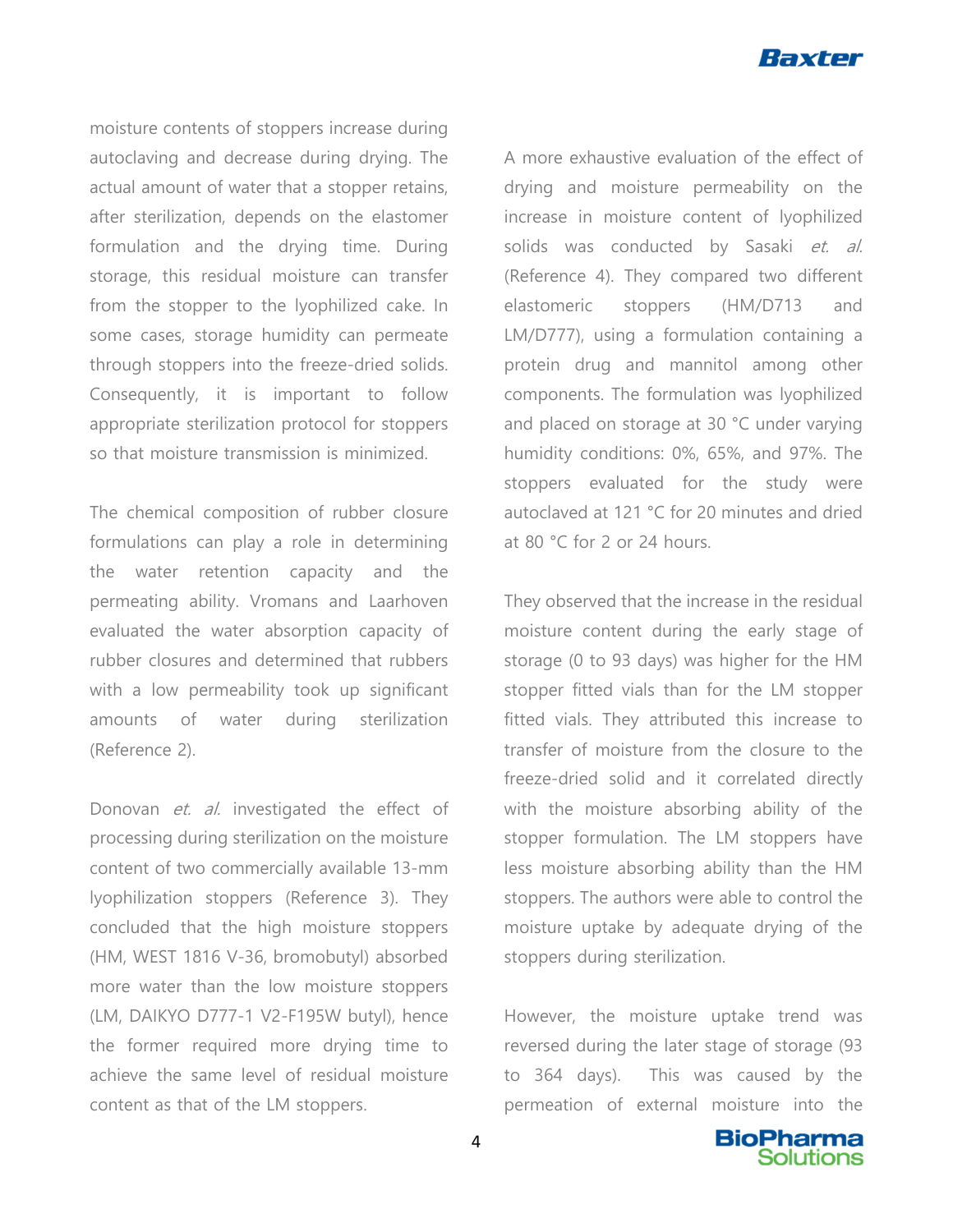

solids through the stopper. They found that the stopper drying time did not have an impact on the moisture increase in vials during the second stage, indicating that it was more due to the moisture permeating ability of the stoppers. The DAIKYO D777 stoppers permitted more moisture to penetrate than the bromobutyl stoppers.

The R&D group at Baxter BioPharma Solutions in Bloomington, IN conducted experiments to better understand the mechanism of residual moisture migration into lyophilized solids on storage. The authors investigated a formulation containing mannitol (8% w/v), trehalose (2% w/v), and sodium chloride (225 mM) filled into 6 mL SCHOTT vials using a fill volume of 2 mL. The formulation was freeze dried and the vials were stoppered using either WEST 4416/50 (high moisture) or DAIKYO D777 (low moisture) stoppers. The lyophilized solids were placed in desiccators that were controlled at three relative humidity (RH) levels at ambient temperature. The RH levels investigated were 11% (prepared using a saturated solution of lithium chloride), 43% (saturated potassium carbonate solution), and 73% (saturated sodium chloride solution). Samples were removed after 3, 6, and 12 months of storage. The residual moisture levels of samples were determined using two methods: (a) near IR spectroscopy, a nondestructive method and (b) Karl Fischer coulometric method using methanol

extraction. The stability data are provided in (Table II).

The data indicates that freeze dried vials fitted with WEST stoppers contained more residual moisture than the ones fitted with DAIKYO D777 stoppers. The water content increased during storage and the increase was more pronounced in the first 3 months of storage (1.5 to 2-fold) than at later timepoints when the increase was more gradual. No dependence of moisture uptake on the storage humidity was observed in the first three months.

After twelve months of storage, the moisture uptake appeared to correlate with the storage humidity condition for the DAIKYO D777 stoppers, with solids stored at higher RH levels exhibiting greater moisture uptake. This result points to the higher permeability nature of the DAIKYO D777 elastomeric formulation.

In conclusion, one should evaluate the sensitivity of a drug product to residual moisture excursions, storage conditions and duration when selecting stoppers for parenteral vials. In general, high moisture stoppers such as the WEST 4416/50 are best suited for large molecules during long-term storage due to their low moisture permeation ability. Low moisture stoppers like DAIKYO D777 could be considered for small molecules

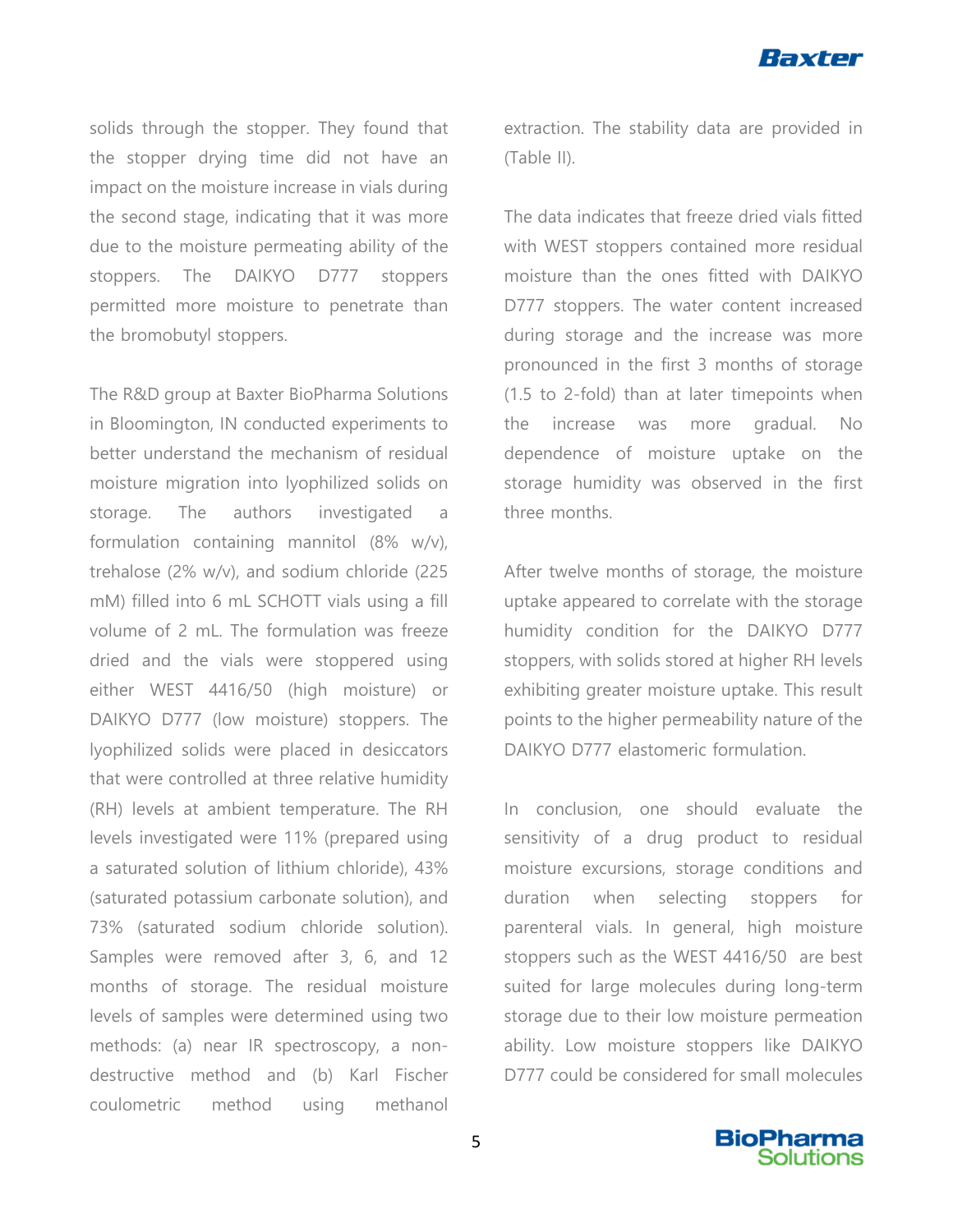

that have a tighter residual moisture specification .

### References

1. Sacha, G. A.; Saffell-Clemmer, W.; Abram, K.; Akers, M. J. "Practical Fundamentals of Glass, Rubber, and Plastic Sterile Packaging Systems". Pharm Dev Tech, 2010; 15(1):6-34.

2. Vromans, H.; Laarhoven, J. A. H. "A Study on Water Permeation Through Rubber Closures of *Injection Vials"*. International J of Pharmaceutics, 1992; 79: 301-308.

3. Donovan P. D., Corvari, V., Burton, M. D. "Effect of Stopper Processing Conditions on Moisture Content and Ramifications for Lyophilized Products: Comparison of "Low" and "High" Moisture Uptake Stopper". PDA J Pharm Sci Tech, 2007, 61:51-58.

4. Sasaki, H., Kikuchi, J., Maeda, T. "Impact of Different Elastomer Formulation on Moisture Permeation through Stoppers Used for Lyophilized Products Stored under Humid Conditions". PDA J Pharm Sci Tech, 2010, 64:63-70.

| <b>Rubber formulation</b> | Manufacturer   | <b>Coatings available</b>                                                                                                                               | <b>Comments</b>                                                                                                            |  |  |
|---------------------------|----------------|---------------------------------------------------------------------------------------------------------------------------------------------------------|----------------------------------------------------------------------------------------------------------------------------|--|--|
| 4432/50                   | West           | B2. Teflon®, Flurotec®                                                                                                                                  | Preferred in USA. Low levels of metal extractables                                                                         |  |  |
| 4023/50                   | West           | B2, Teflon®, Flurotec®                                                                                                                                  | Preferred in EU. Low levels of metal extractables                                                                          |  |  |
| D777-1 lyo                | Daikyo         | <b>B2. Flurotec®</b><br>Preferred for lyo and protein formulations, hydrophobic, very<br>low moisture, extremely low organic and metal ion extractables |                                                                                                                            |  |  |
| D <sub>21</sub>           | Daikyo         | <b>B2</b> , Flurotec <sup>®</sup>                                                                                                                       | Low metal ion extractables and virtually no free sulfur content.<br>Low gas and moisture permeability                      |  |  |
| D713                      | Daikyo         | <b>B2, Flurotec®</b>                                                                                                                                    | Good for oil based and hygroscopic materials. Extremely low<br>free sulfur content, organic and metal ion extractables.    |  |  |
| 6720                      | Stelmi         | None                                                                                                                                                    | Low residual moisture content, good for lyo. Excellent func-<br>tional properties (self-sealing and resistance to coring). |  |  |
| 6950 or 6955              | Stelmi         | <b>None</b>                                                                                                                                             | Chlorobutyl-based, zinc-free high purity formulation, extremely<br>low extractables                                        |  |  |
| <b>FM257</b>              | <b>Helvoet</b> | OmniFlex <sup>®</sup>                                                                                                                                   | Standard bromobutyl compound, latex free                                                                                   |  |  |
| <b>FM460</b>              | <b>Helvoet</b> | OmniFlex <sup>®</sup>                                                                                                                                   | Low moisture bromobutyl, low extractables                                                                                  |  |  |
| <b>FM457</b>              | <b>Helvoet</b> | OmniFlex <sup>®</sup>                                                                                                                                   | For syringes, ultra-low extractables bromobutyl stopper                                                                    |  |  |

#### **Table I.** Pharmaceutical Rubber Formulations